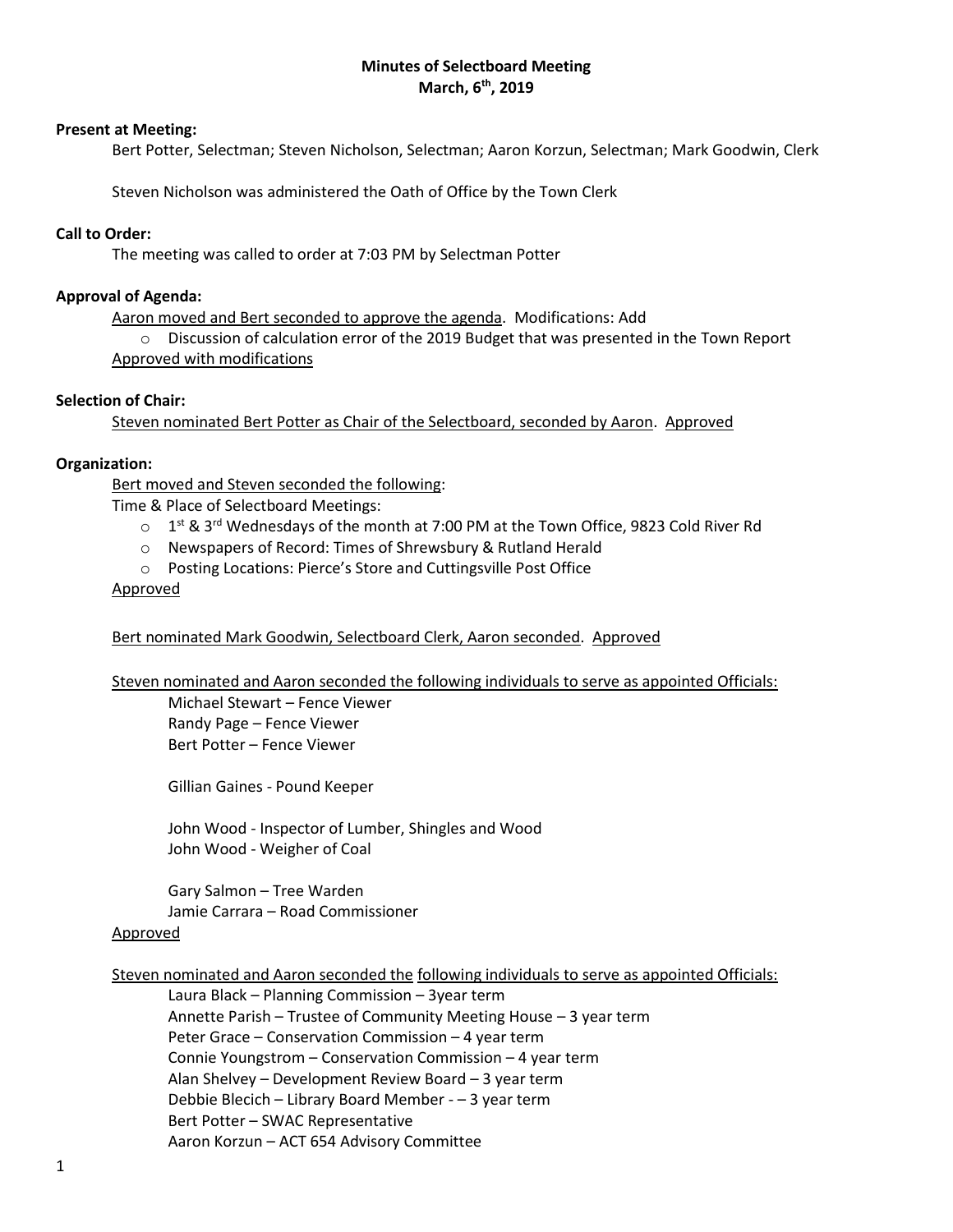Davis Terrell – Energy Coordinator Gerry Martin – Regional Ambulance Representative – 3 year term Steven Nicholson – FEMA Administrator

#### Approved

# **Annual Town Meeting Election Results:**

It was noted that no one individual received the requisite number of votes for the office of 1<sup>st</sup> & 2<sup>nd</sup> Constable. Prior to making any appointment, Bert will inquire with the Sheriffs office as to recent State regulatory aspects of Constable in respect to responsibilities and training, so that if an appointment were to be made, a clear level of responsibility is understood by the appointee.

It was also noted that no one individual received the requisite number of votes for either Cemetery Commissioner position, with the third position due to expire in 2020. Steven suggested that the position and function of the Cemetery Commission be placed on the Selectboard agenda for further discussion in the near future.

### **Open to the Public:**

No members of the public present

# **New Business:**

Steven presented the following explanation for the significant calculation error he had inadvertently made while constructing the 2019 Roads Budget for the Town Report. Having left off zeros in both the Salt line (\$3,000 rather than \$30,000) and the Paving line (\$16,000 rather than \$160,000) under the Road Expenses heading, the mis-calculations were not caught because of the way Steven's spread sheet self-populated certain calculations in respect to the "Overall Expenses-Budgeted and Actual" utilized to construct the budget. The \$171,000 will be made up by a surplus because of the timing of recently awarded FEMA reimbursement monies from Tropical Storm Irene, which the Town has received notice of receipt but not yet actually transferred into the Town's accounts.

The Selectboard is confident that the mis-calculation will not adversely affect the taxes that have been budgeted to be raised or in other words the tax rate that individuals will be billed will not be impacted by the calculation error. Steven indicated he has come to appreciate the old adage, "Measure twice, cut once".

### Telephone Service Resilience in Shrewsbury

The Selectboard received a letter from June Tierney, Commissioner of the Department of Public Service in response to the letter sent 1/16/2019 in respect to digital telephone lines impacted by power outages.. The Commissioner addressed some of the issues pertaining to the differences in fiber phone service and traditional landline service. It is the Commissioner's contention that at this time there is no apparent indication that VTel is failing to follow the FCC's battery backup rules. The Department "will be developing a communications outreach plan to raise consumer awareness about the need to take steps to ensure that they have battery backups an otherwise prepared for emergencies and power outages of longer duration." Steven indicated that he will be disseminate the information and follow up with those townsfolk who presented their concerns to the Selectboard.

### **Excess Weight Permits:**

Bert moved and Steven seconded to approve Excess Weight Permits for: Champlain Construction. Discussion: all requisite documentation was included in the submission. Approved

### **Minutes:**

Bert moved and Aaron seconded to approve the minutes of 2/20/2019 and the Minutes of the Selectboard Public Hearing of 2/20/2019. Approved